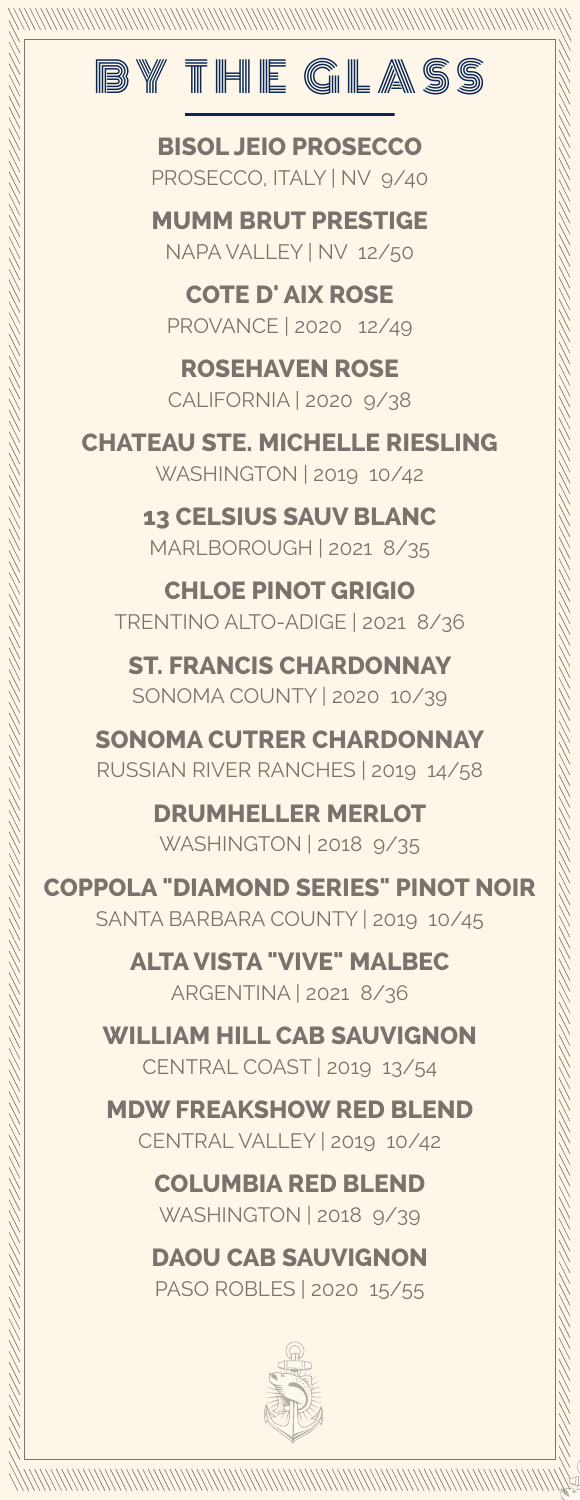

#### **CRUSHES (ORANGE OR LEMON) 12** ORANGE - EFFEN BLOOD ORANGE

LEMON - SVEDKA LEMON

**COLADA CRUSH 12**

JIM BEAM ORANGE

**MULE 12**

TITO'S VODKA, GOSLINGS GINGER BEER, FRESH LIME JUICE

#### **MOJITO 12**

CRUZAN AGED LIGHT RUM, SIMPLE SYRUP, FRESH MINT, MUDDLED LIME *• Add Dos Maderas Dark Rum Float \$3 •*

#### **MARGARITA 12**

EL JIMADOR TEQUILA, TRIPLE SEC, FRESH LIME, AGAVE

## **OLD FASHIONED 14**

MAKER'S 31 VOL 3. PRIVATE SELECT BOURBON, SIMPLE SYRUP, ORANGE BITTERS

#### **MANHATTAN 14**

KNOB CREEK, SWEET VERMOUTH, ANGOSTURA BITTERS

## **MARTINI (VODKA OR GIN) 14**

TITO'S VODKA OR HENDRICKS GIN

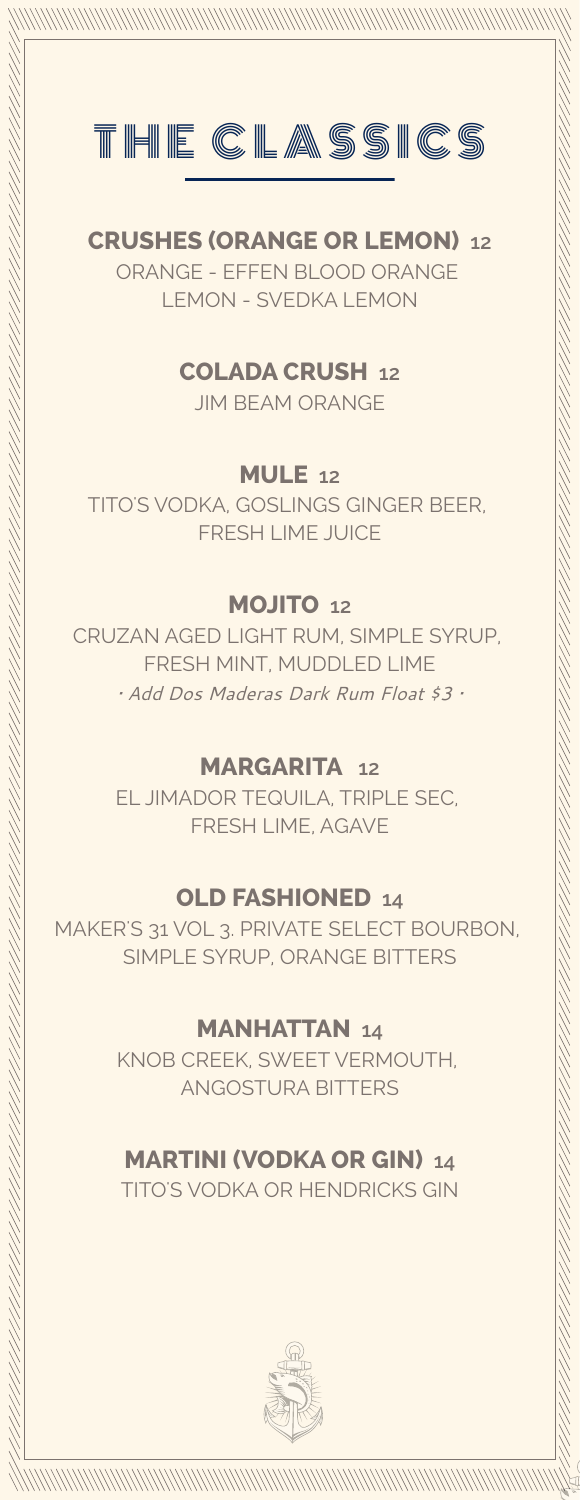

#### **CATCH 46 14**

MAKER'S 46, ORANGE LIQUEUR, PINEAPPLE JUICE, FRESH LEMON, ORANGE BITTERS

## **STAYCATION 12**

TITO'S VODKA, PASSION FRUIT ORANGE GUAVA, SPLASH OF SODA

## **MEXICAN MOJITO 14**

TRES GENERACIONES TEQUILA, MINT, LEMON, AGAVE

#### **PIRATE PUNCH 12**

KRAKEN DARK RUM, PEACH SCHNAPPS, PINEAPPLE JUICE, CHERRY SYRUP

#### **PRETTY IN PINK 12**

PINK WHITNEY VODKA, TRIPLE SEC, CRANBERRY, FRESH LIME

## **CATCH G&T 14**

GUNPOWDER GIN, ST GERMIAN, TONIC

#### **SHIPWRECKED 12**

1800 COCONUT TEQUILA, CAMPARI, PINEAPPLE JUICE, FRESH LEMON

## **HENDRICKS LEMONADE 12**

HENDRICKS GIN, LEMONADE, SIMPLE SYRUP, SODA

## **SPICY PALOMA 12**

HORNITO'S TEQUILA, GRAPEFRUIT, FRESH JALAPENO, SIMPLE SYRUP

## **NEPTUNE SPIRE 14**

WOODFORD RESERVE BOURBON, CRANBERRY, LEMONADE